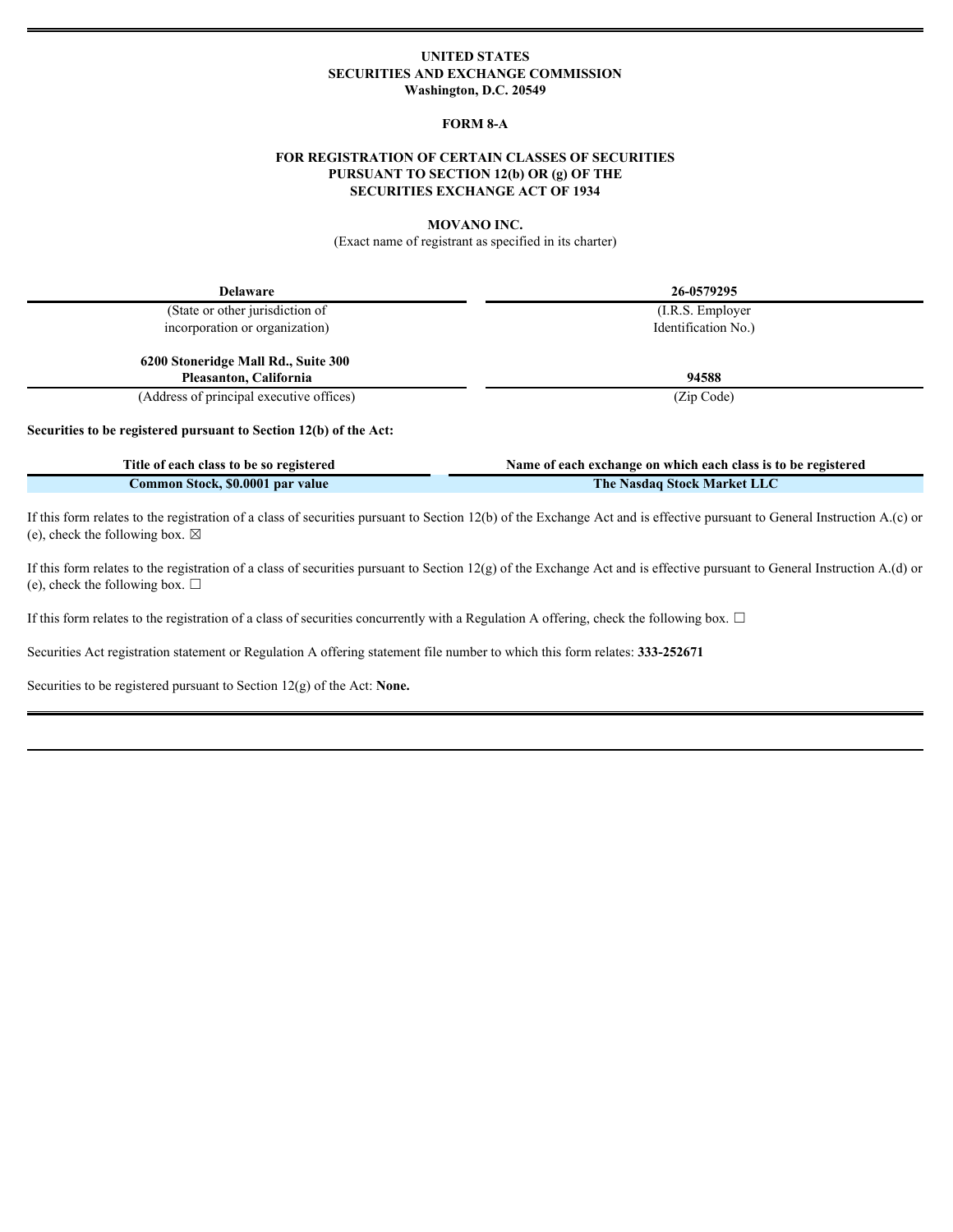## **Item 1. Description of Registrant's Securities to be Registered.**

A description of the common stock, par value \$0.0001 per share, of Movano Inc. (the "Registrant"), to be registered hereunder is contained in the section entitled "Description of Capital Stock" in the prospectus that constitutes a part of the Registrant's Registration Statement on Form S-1 (File No. 333-252671), initially filed publicly with the Securities and Exchange Commission (the "Commission") on February 2, 2021, and as subsequently amended (the "Registration Statement"). This information is incorporated herein by reference. In addition, any form of prospectus subsequently filed by the Registrant with the Commission pursuant to Rule 424(b) under the Securities Act of 1933, as amended, that constitutes part of the Registration Statement shall be deemed to be incorporated by reference herein.

#### **Item 2. Exhibits.**

In accordance with the "Instructions as to Exhibits" with respect to Form 8-A, no exhibits are required to be filed because no other securities of the Registrant are registered on The Nasdaq Stock Market LLC and the securities registered hereby are not being registered pursuant to Section 12(g) of the Securities Exchange Act of 1934, as amended.